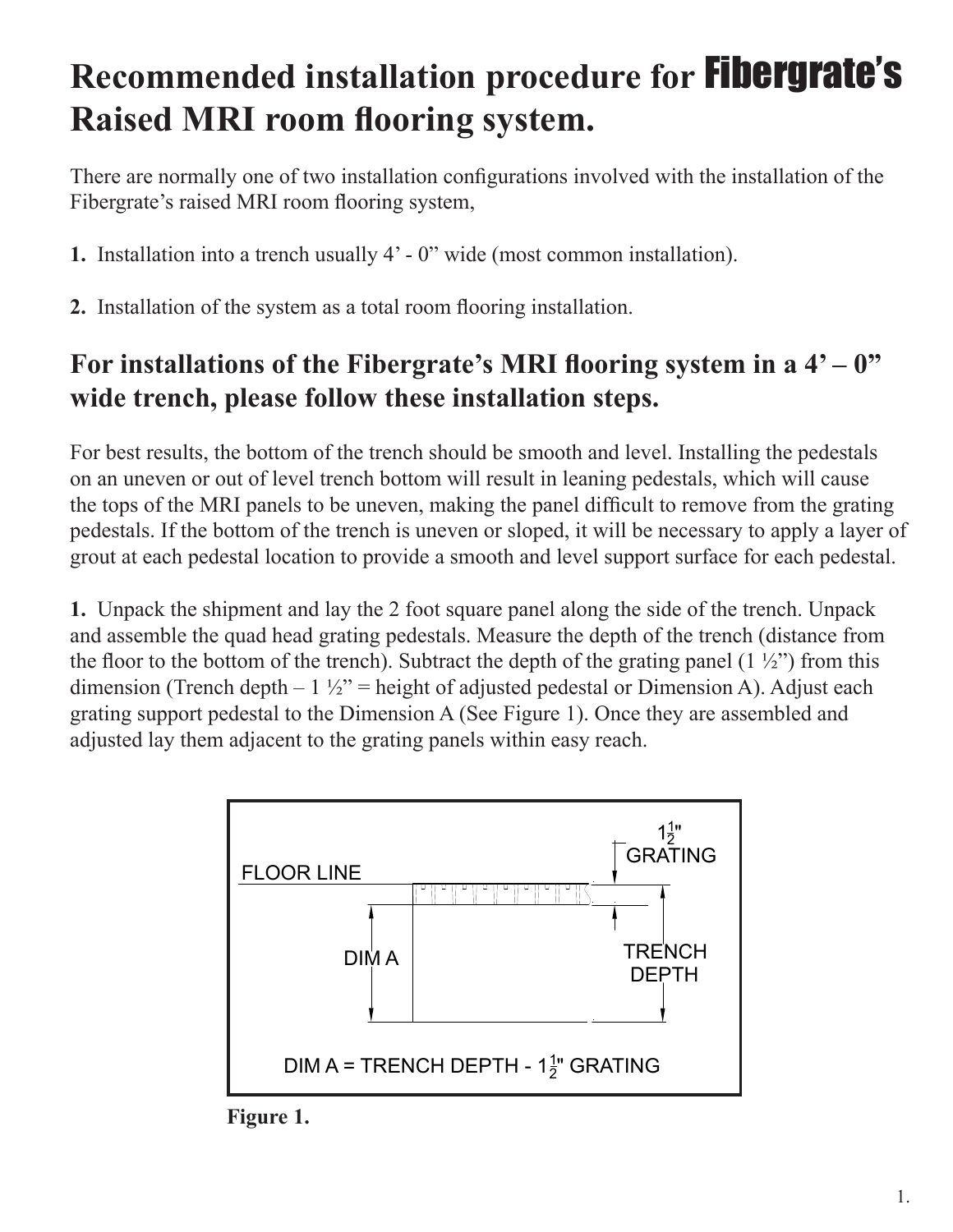**2.** Pedestal bases should not be bonded or glued to the floor since this will not allow the pedestals to be adjusted.

**3.** Begin at one end of the trench by installing one MRI panel on four quad head pedestals. The pedestal in the corner will be installed one row of grating squares inside the panels edges, so the base and round top do not extend past the edge of the MRI panel. The next two pedestals will be installed on the two adjacent corners, with two of the square fittings on the top of the support pedestal inserted into the outside row of squares on the first panel. This will leave two exposed squares to support the edge of the next panel. The fourth pedestal should be installed on the last corner of the panel. This pedestal will be installed using only one of the four square fittings on the top of the pedestal (See Figure 2). Once all four pedestals are installed under the first MRI panel, the corner pedestal and the two adjacent pedestals should be adjusted by rotating the pedestal base to produce a smooth transition from the top of the MRI panel to the adjacent edge of the trench. Adjust the remaining pedestal so the panel rests uniformly on all four pedestals.





**4.** Install the second MRI panel next to the first panel, filling the 4' width of the trench using the exposed square fittings on two of the previously installed pedestals and two additional pedestals installed as described in step two. Adjust these two pedestals so the top of the MRI panel provides a smooth transition to the adjacent floor.

**5.** Install the next two MRI panel using the exposed square fittings of the previously installed pedestals and three additional pedestals. Once the two panels are installed, adjust these three pedestals as described in step 2 and 3.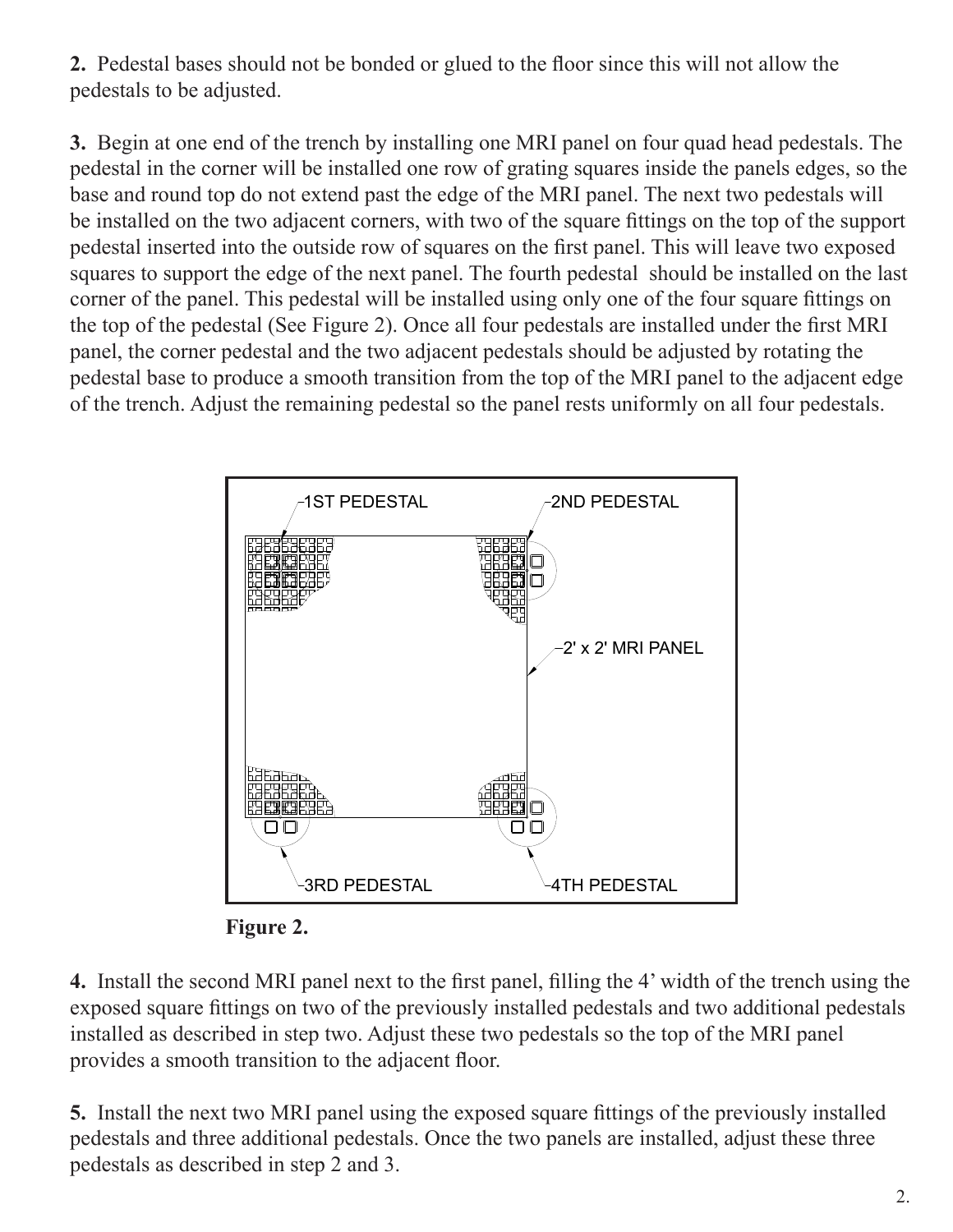**6.** Install the balance of the MRI panel and pedestals as described above until the trench is filled.

## **For installations of larger areas or entire rooms, please follow these installation steps.**

For best results the floor of the area to be covered should be smooth and level. Installing the pedestals on an uneven or out of level surface will result in leaning pedestals. This will cause the tops of the MRI panels to be uneven and the panels will be more difficult to remove from the grating pedestals. If the floor is uneven or sloped, it will be necessary to apply a layer of grout at each pedestal location to provide a smooth and level support surface for each pedestal.

**1.** Unpack the shipment of MRI panels and organize them for easy access. Unpack and assemble the quad head grating pedestals. Determine the desired height of the top of the MRI panel above the supporting floor. Subtract the depth of the grating panel  $(1 \frac{1}{2})$  from this dimension (Desired floor height –  $1\frac{1}{2}$ " = height of adjusted pedestal or Dimension A). Adjust each grating support pedestal to this dimension A (See Figure 1). Once they are assembled and adjusted, lay them adjacent to the grating panels within easy reach.

**2.** Pedestal bases should not be bonded or glued to the floor, since this will not allow the pedestals to be adjusted.

**3.** Set up a laser level in one corner of the room being covered and adjust it so it will show the desired elevation for the top of the MRI panels to be installed.



**Figure 1.** 

4. Begin installing the flooring system in the corner of the room opposite of the laser level by installing one MRI panel on four quad head pedestals as follows. The pedestal in the corner will be installed one row of grating squares inside the panels edges so the base and round top do not extend past the edge of the MRI panel. The next two pedestals will be installed at the two adjacent corners, with two of the square fittings of the top inserted into the outside row of squares of the first panel. This will leave two exposed squares to support the edge of the next panel. (*Continue step 4 on next page*)